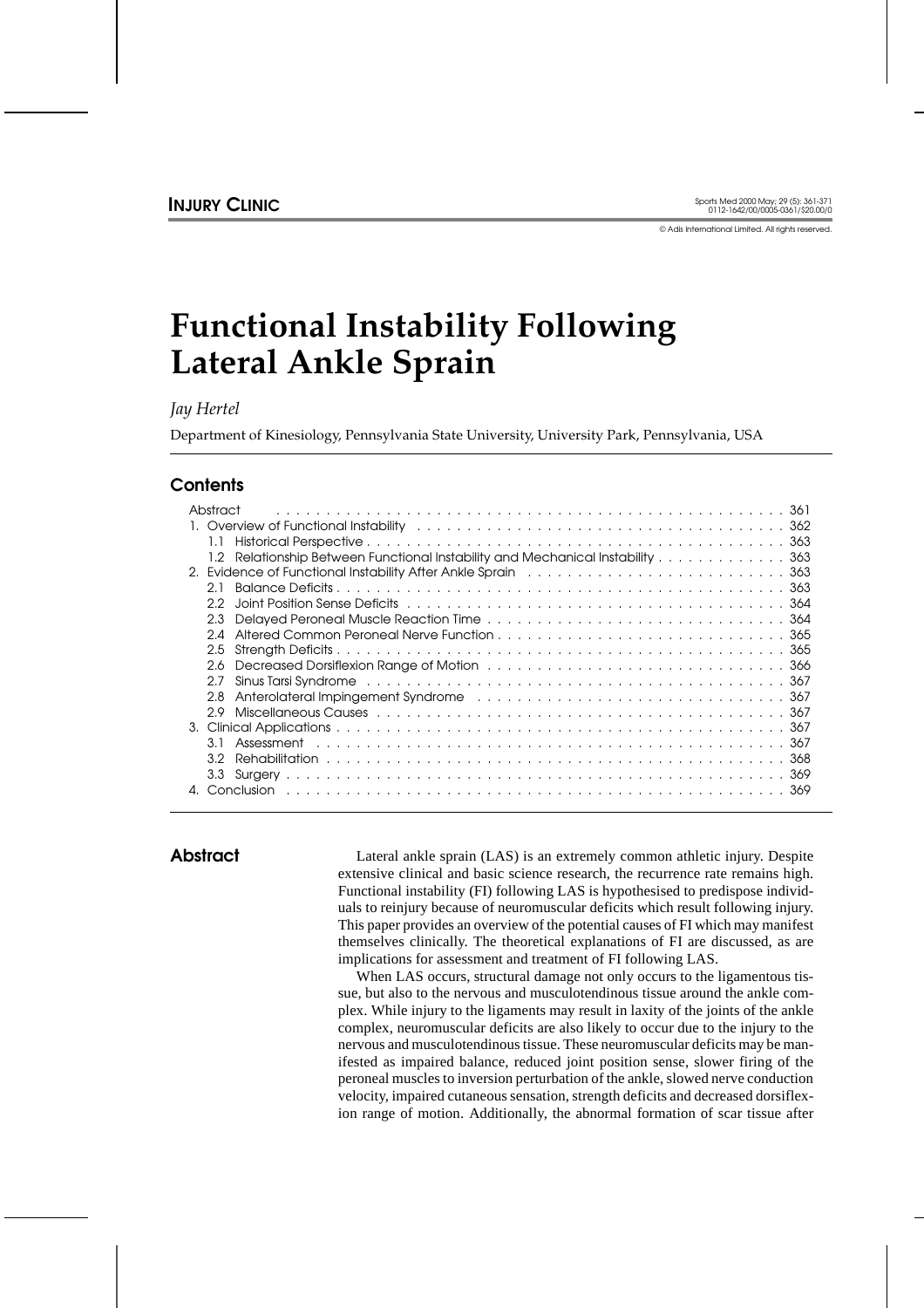injury may lead to sinus tarsi syndrome or anterolateral impingement syndrome, which may also lead to FI of the ankle complex.

Assessment of patients with LAS must address not only joint laxity and swelling, but should include examination for neuromuscular deficits as well. The treatment and rehabilitation goals must also address restoration of neuromuscular function, as well as restoration of mechanical stability to the injured joints.

Lateral ankle sprain (LAS) is one of the most common injuries experienced in sport. The recurrence rate for LAS among athletes has been reported to be as high as  $80\%$ .<sup>[1,2]</sup> Functional instability (FI) stemming from neuromuscular and proprioceptive deficits is hypothesised to be a major contributing factor to chronic ankle instability.[3-5] Researchers have demonstrated the existence of FI through a variety of assessment modalities, including impaired balance, diminished joint position sense, delayed peroneal muscle contraction to inversion perturbation, altered common peroneal nerve function and strength deficits. Prevention of recurrent LAS must begin with assessment of the neuromuscular and proprioceptive function of the injured extremity. Rehabilitation of LAS must emphasise restoration of any neuromuscular and proprioceptive deficits.

## **1. Overview of Functional Instability**

Injury to the lateral ankle ligaments is extremely common in athletics.<sup>[6]</sup> The ligaments which support the lateral aspect of the talocrural and subtalar joints are often sprained following hypersupination of the ankle complex. Recurrence of LAS is very common. Mechanical instability (MI) and FI have both been hypothesised as causes of recurrent LAS. MI refers to laxity of a joint due to structural damage to ligamentous tissues which support the joint. MI may affect the talocrural, subtalar and/or inferior tibiofibular joints following LAS. However, a high proportion of individuals complaining of recurrent LAS do not exhibit gross laxity of any of these joints on physical examination. These individuals are suspected of having FI.

The lateral ligaments and joint capsule of the talocrural and subtalar joints have been shown to be extensively innervated by mechanoreceptors.[7-9] A disruption of the sensory receptors within the lateral ligamentous structures is believed to result in a decreased ability to sense changes in joint position. Mechanoreceptors are most active in the sensation of joint movements near the ends of ranges of motion.[10] Mechanoreceptors sense increased tension in the ligaments and send an afferent message to the spinal cord. In response, an efferent response is sent to the muscles which can slow or reverse the direction of joint movement. For example, as the ankle is supinated close to its terminal range, the mechanoreceptors in the lateral ligaments become stimulated and an afferent message is sent to the spinal cord. In response, an efferent signal is sent to eccentrically contract the peroneal muscles in an effort to slow the rate of inversion. If the contraction is strong enough the ankle may actually begin to evert. $[10]$ 

The lateral ligaments of the ankle are generally thought to heal well as new collagen tissue is laid down following injury. This results in the appearance of a mechanically stable ankle after healing has taken place. However, little is known about the healing of mechanoreceptors and afferent nerve fibres following ligamentous injury. Nervous tissue is known to heal much more slowly than other body tissues. This may result in the presence of a mechanically stable ankle which lacks the ability to accurately assess joint position.

Receptors in muscles and tendons which cross the ankle joint can also sense joint movement and position, and they normally work in concert with the joint mechanoreceptors. Rehabilitation efforts for patients assessed with FI of the ankle have focused on the accentuation of the ability of musculotendinous receptors to sense joint position.[11]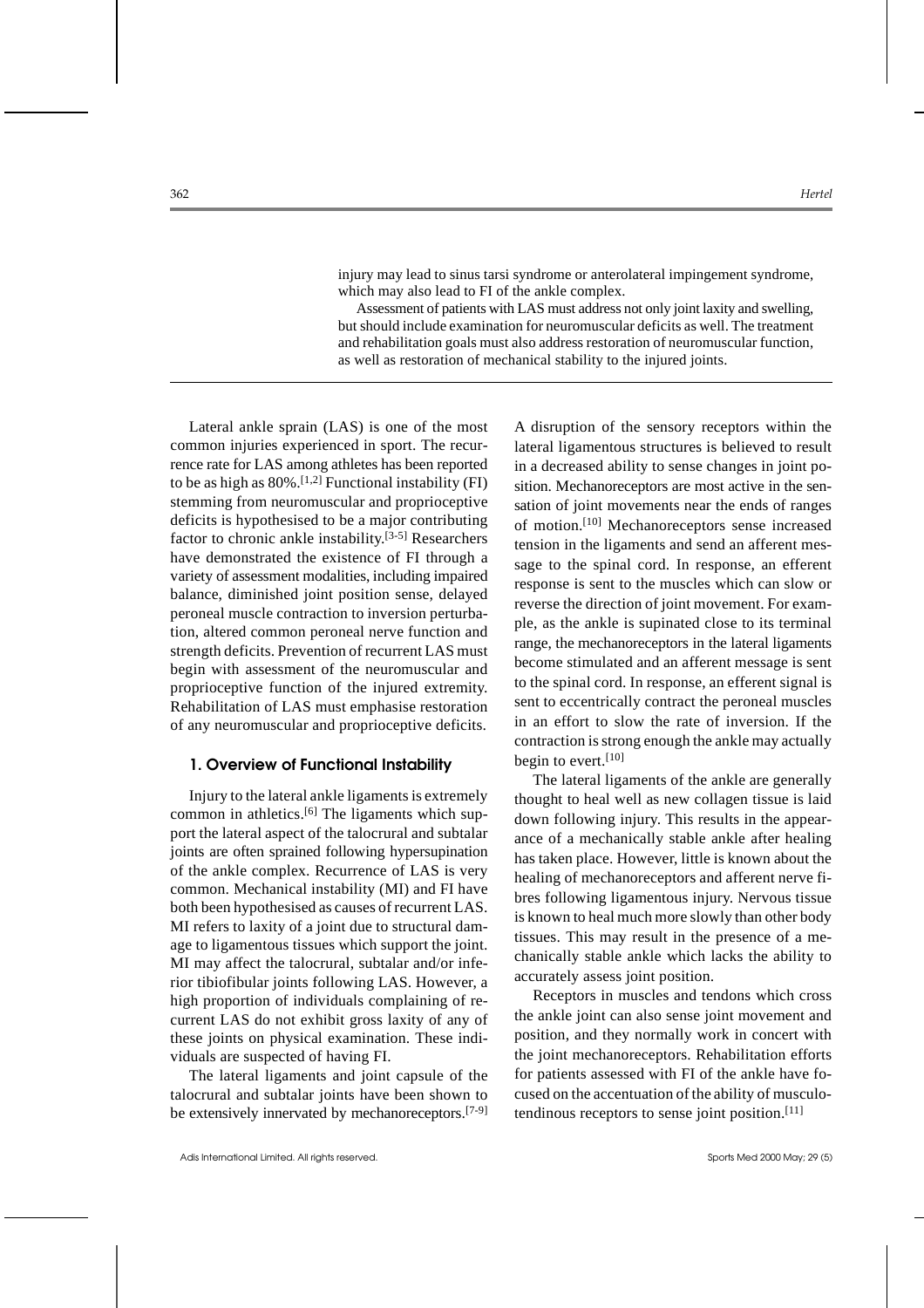#### 1.1 Historical Perspective

First proposed by Freeman<sup>[3]</sup> in 1965, the most common reason hypothesised for the high recurrence rate of LAS is the development of proprioceptive deficits following LAS. Freeman<sup>[3]</sup> hypothesised that when ligament tissues are disrupted during LAS, the mechanoreceptors and afferent nerves are also disrupted because the nervous tissues possess less tensile strength than ligamentous tissues.[4] The definition of FI has broadened to include the occurrence of recurrent joint instability and the sensation of joint instability due to the contributions of any neuromuscular deficits.

# 1.2 Relationship Between Functional Instability and Mechanical Instability

There are distinct relationships between the presence of FI and MI among individuals with recurrent LAS. Several studies have demonstrated that MI is related to various proprioceptive changes resulting in an accompanying  $FI<sub>1</sub><sup>[12-14]</sup>$  while others have examined patients who complain of FI and also present with MI on physical and/or radiological examination.[15-18] As a joint develops MI, proprioceptive changes often occur which result in alterations in defence mechanisms to prevent injury. The resulting situation is a joint which continues to be stressed beyond its physiological limitations, further compounding the causes of both the MI and FI of the joint.  $[11,19]$  It must be noted that some individuals who develop MI will not develop FI, although these tend to be exceptional cases.

# **2. Evidence of Functional Instability After Ankle Sprain**

Functional instability has been demonstrated in several ways following LAS.

### 2.1 Balance Deficits

Adverse changes in the ability to maintain balance during single leg stance following LAS have been reported by several researchers.<sup>[4,12,13,20-33]</sup> Numerous balance parameters have been found to be altered, the most common being an increased area of postural sway when balancing on the injured limb. Postural sway is defined as the deviation from the mean centre of pressure (COP) of the foot for a given trial.[34] In other words, injured patients distribute forces across a larger area of their foot than uninjured individuals. It has been hypothesised that this alteration of weight bearing in the foot may be a predisposition to recurrent LAS. However, little is known about the directional changes in weight bearing. There have also been reports which have not identified changes in balance following LAS.[16,17,35,36]

Balance has been assessed using both subjective and objective measurements. Subjective assessment has utilised judgement of impaired balance by both examiners and volunteers during performance of the modified Rhomberg test.[4] This test is performed by having the volunteers stand in a single leg stance and attempt to maintain their balance. The test is performed with eyes open and then repeated with eyes closed. Comparisons are then made between the injured and uninjured extremities. Both examiners and injured volunteers have reported greater balance impairments when standing on the extremity which experienced LAS compared with the uninjured extremity.[4,21,24,30]

Parameters of balance have been quantified by performing the modified Rhomberg test with volunteers standing on a piezoelectric force plate. These methods were first reported by Tropp and colleagues.[35] The magnitude of postural sway has been found to be increased when injured volunteers balanced on the limbs which had experienced LAS.[12,22,23,25-29,31-33] Increased impairment has been demonstrated in maintaining frontal plane stability during single leg stance.<sup>[20,23,28,29]</sup> It has been hypothesised that frontal plane assessment of postural control gives an indication of subtalar joint instability.[23]

Increased postural sway when balancing on uninjured limbs has been shown to be a predictor of LAS in soccer players.<sup>[36]</sup> Individuals with LAS have also been shown to utilise the hip strategy of balance maintenance more than the ankle strategy when balancing on their injured limbs.<sup>[37]</sup> The ankle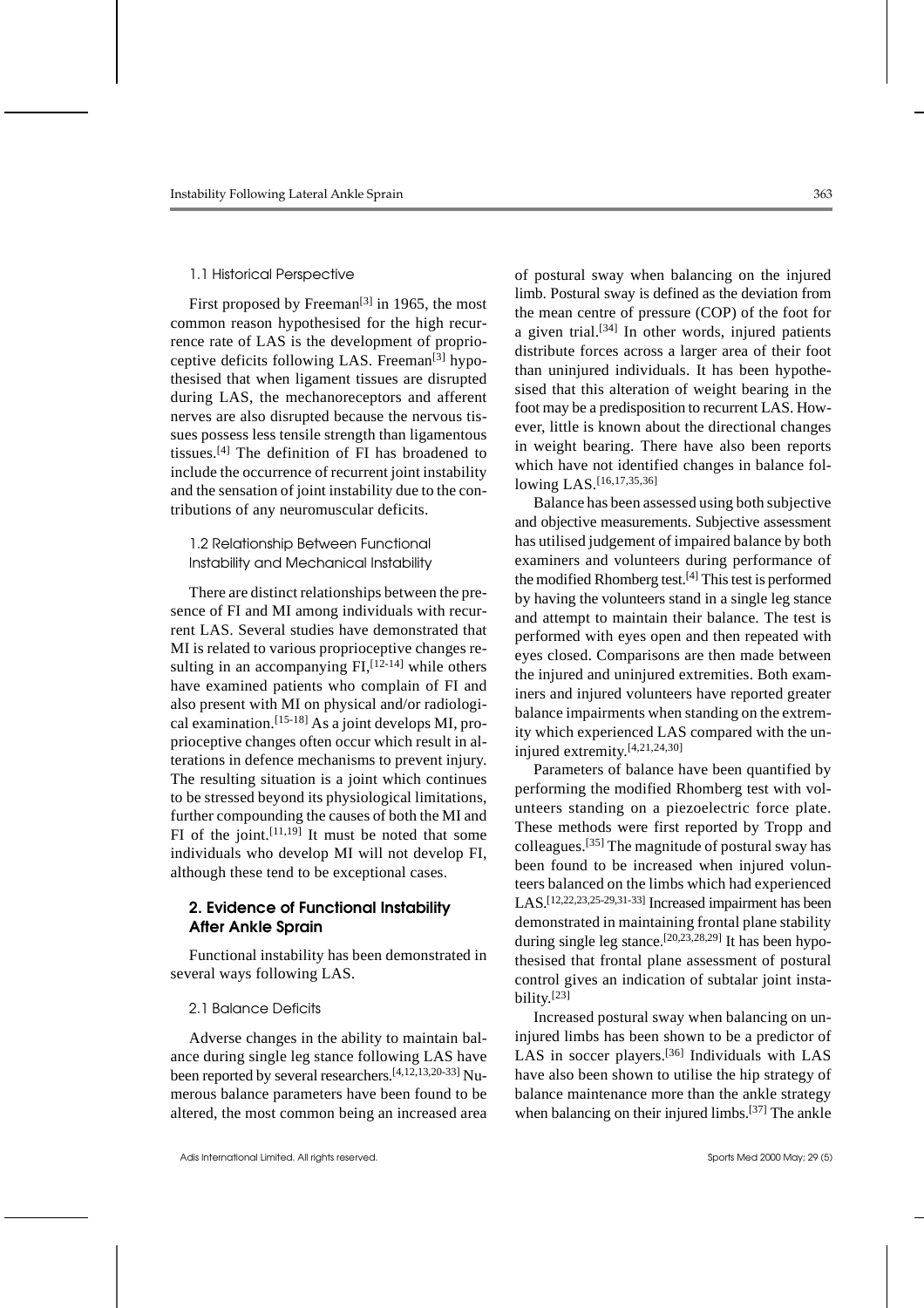strategy occurs when muscle contractions first occur at the ankle and cause a torque which rotates the body towards the support surface following a perturbation. This strategy is generally used by healthy adolescents and young adults. The hip strategy occurs when hip flexion or extension are performed in the direction of a perturbation, thus causing a force to be generated against the support surface. The hip strategy is not as effective as the ankle strategy and is typically used by the elderly and those with balance disorders.[10]

Adding credence to the theory that FI is due to disruption of ligamentous mechanoreceptors, adverse changes in balance have been found after injection of an anaesthetic into the lateral ankle ligaments.[38,39]

# 2.2 Joint Position Sense Deficits

The ability to sense position of the ankle joint has been shown to be adversely affected following LAS.[15,21,30,40] Conflicting findings have been found by Gross.[41] Glencross and Thornton[40] were the first to demonstrate the impaired ability to actively replicate joint positions in individuals with a history of LAS. Volunteers were instructed to actively replicate various positions of plantar flexion in which they had been previously held by the examiner. Degrees of error from the correct position were measured and used as the dependent variable. The volunteers had greater error when tested on their injured limbs compared with their uninjured limbs. Greater degrees of error were also found in test positions closer to the ends of plantar flexion range of motion. The volunteers who had experienced severe LAS also demonstrated greater error than did those with mild LAS.[40]

The ability to detect very slow passive motion has also been shown to be impaired following LAS. Garn and Newton<sup>[21]</sup> found a decreased ability to detect passive plantar flexion at a rate of 0.3° per second in a population of 30 athletes with a history of multiple unilateral LAS. These findings were replicated in a similar population of 11 competitive gymnasts by Forkin and colleagues.[30] Lentell and  $\text{colleagues}^{[15]}$  also demonstrated impaired ability to detect passive inversion motion at a speed of 0.3° per second in a population of 42 recreational athletes with a history of unilateral FI.

Decreased accuracy in assessing passive inversion joint position was seen up to 12 weeks after injury in a population of 44 individuals who sustained acute LAS and were assessed 1, 3, 6 and 12 weeks after injury. Significant differences between injured and uninjured ligaments were present at all four testing intervals. Position sense of the injured ankle improved between 1 and 6 weeks after injury. However, it plateaued and did not return to levels of the uninjured side within 12 weeks.[18]

Impaired joint position sense has also been shown to be a predictor of LAS in individuals with no history of LAS. Payne and colleagues<sup>[42]</sup> prospectively assessed the active joint position sense for dorsiflexion, plantar flexion, inversion and eversion in 31 female collegiate basketball players. Players with impaired position sense in inversion and eversion were found to experience more LAS in the following competitive season.[42]

Gross[41] did not find impaired active or passive joint position sense among 14 individuals with repetitive unilateral LAS. Testing was performed on an isokinetic dynamometer which allowed inversion and eversion movement at a speed of 5° per second. This speed was much faster than the  $0.3^{\circ}$ per second utilised by the other investigators and may have played a role in these conflicting results.

#### 2.3 Delayed Peroneal Muscle Reaction Time

The peroneal muscles are the first muscles to contract in response to a sudden ankle inversion stress and thus are vital to controlling the dynamic stability of the ankle complex.[43,44] Delayed activation of the peroneal muscles in response to sudden inversion perturbations has been hypothesised as a cause of FI following LAS. There have been several studies which support this hypothesis, [14,43,45,46] but also several which refute it.<sup>[18,47-51]</sup> Considerable differences in methodology among these studies may have contributed to the conflicting findings.

Significantly slower reaction times to inversion perturbation in previously injured ankles have been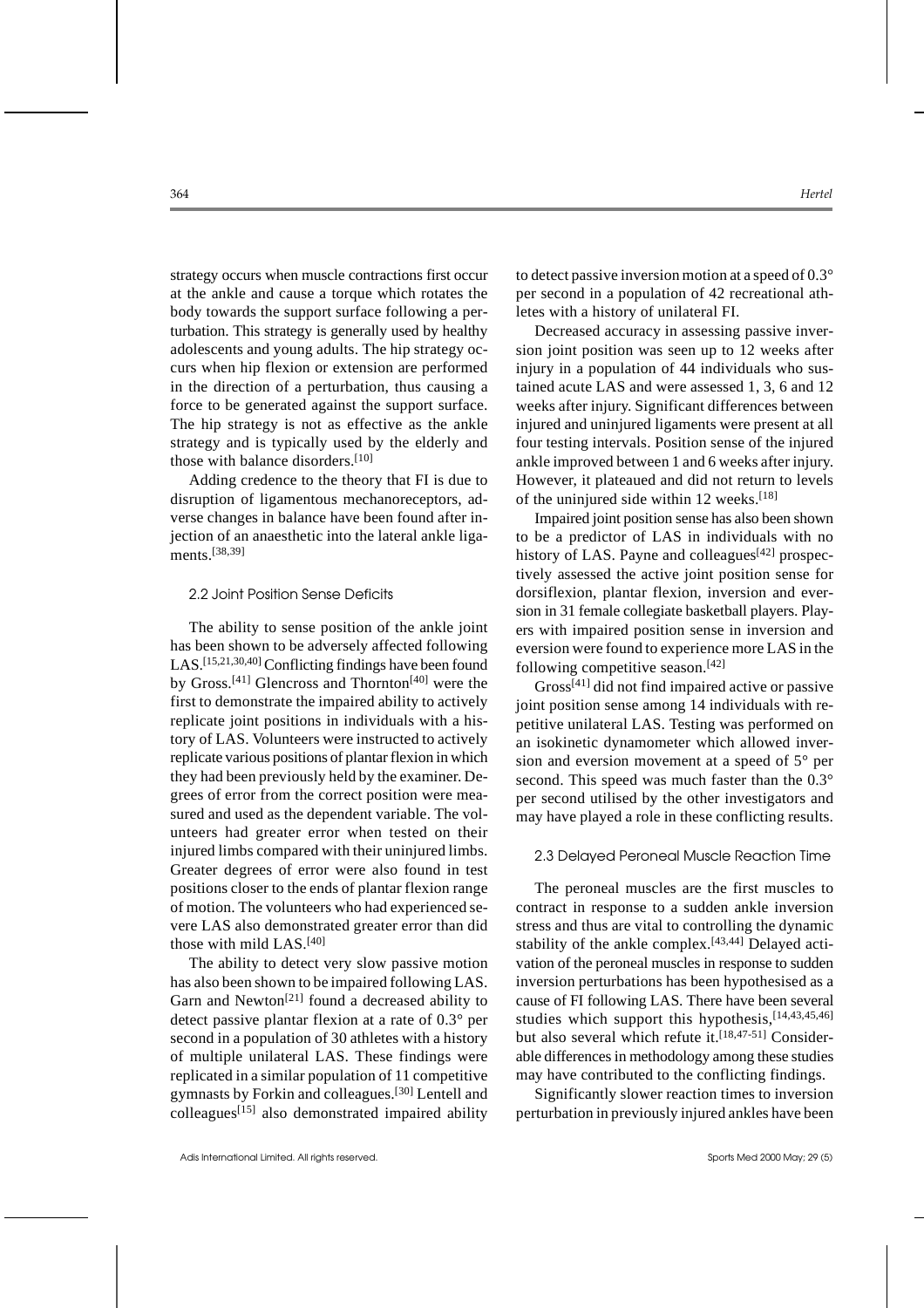reported for the peroneus longus,[14,43,45,46] peroneus brevis[45] and tibialis anterior[46] muscles. Other authors have reported slowed peroneal muscle responses to inversion perturbation in ankles with a history of LAS, but not at statistically significant levels.[14,50]

The magnitude of peroneal muscle electromyogram (EMG) activity in response to inversion stress was found to increase following lateral ankle reconstruction or repair surgeries, suggesting that restoring mechanical stability to the ankle may also restore functional stability.[49] Muscle firing patterns favouring the ability to evert the ankle in response to inversion stress were seen in healthy volunteers following 8 weeks of ankle disc training.<sup>[52]</sup> Peroneal response has also been shown to slow when inversion stress is performed at increasing magnitudes of talocrural joint plantar flexion.[53]

# 2.4 Altered Common Peroneal Nerve Function

Injury to the common peroneal nerve has been reported as a complication accompanying LAS, which may play a role in FI of the ankle.<sup>[54-64]</sup> Traction placed on the common peroneal nerve and its deep and superficial branches during the hypersupination leading to LAS are suspected as the cause of nerve injury.[59,63]

Slowed nerve conduction velocity (NCV) along the common peroneal nerve has been hypothesised as a contributing factor to FI following LAS. $[61,62]$ Nitz and colleagues<sup>[62]</sup> found slowed NCV of the common peroneal nerve in 17% of grade II LAS and 86% of grade III LAS in a population of 66 patients with serious LAS. Ten percent of grade II injuries and 83% of grade III injuries were accompanied by slowed NCV of the tibial nerve. It should be noted that many of these patients had concomitant injury to the lateral and deltoid ligaments.

Kleinrensink and colleagues<sup>[63]</sup> demonstrated slowed NCV along the superficial and deep branches of the peroneal nerve in a population of 22 patients who had experienced LAS. Initial testing performed between 4 and 8 days after injury revealed that NCV of the superficial branch in the injured limbs was significantly less than the uninjured limbs. Followup testing 5 weeks after injury revealed no significant differences. The initial NCV along the deep branch of the injured limbs was significantly slower than a control group, but not the uninjured limbs. No differences were noted between groups at the follow-up testing.[63]

Diminished sensation along the sensory distribution of the common peroneal and sural nerves has been reported as a complication following LAS which may be related to FI.<sup>[61,62,64]</sup> Nitz and colleagues<sup>[62]</sup> reported the inability to distinguish between crude touch and pin prick along the peroneal nerve distribution in 54% of patients who had experienced grade II and III LAS. Symptoms were present up to 6 weeks after injury. Bullock-Saxton<sup>[64]</sup> reported diminished sensation of vibration along the common peroneal nerve distribution in patients following severe LAS.

# 2.5 Strength Deficits

Weakness of the muscles which evert or pronate the ankle complex has been demonstrated to be a contributing factor to FI following LAS.[18,65-68] Several authors have also reported no differences in eversion strength following LAS.[15,17,24,69,70] The peroneus longus and brevis muscles are the primary movers during concentric eversion. The importance of eversion strength to ankle stability was demonstrated by Ashton-Miller and colleagues,[71] who showed that the evertor muscles were able to generate greater moments than ankle braces or taping worn in conjunction with three-quarter top shoes when the ankle was exposed to 15° of inversion.

When assessed experimentally, conflicting results have been found regarding the torque production of the peroneal muscles following LAS. Most strength assessments have been performed in the open kinetic chain using isokinetic dynamometers at speeds much slower than functional activities. The validity of these methods relating to the closed kinetic chain eccentric function of the peroneal muscles has been previously questioned, and interpretation of these results should be made with cau $tion.$ [72]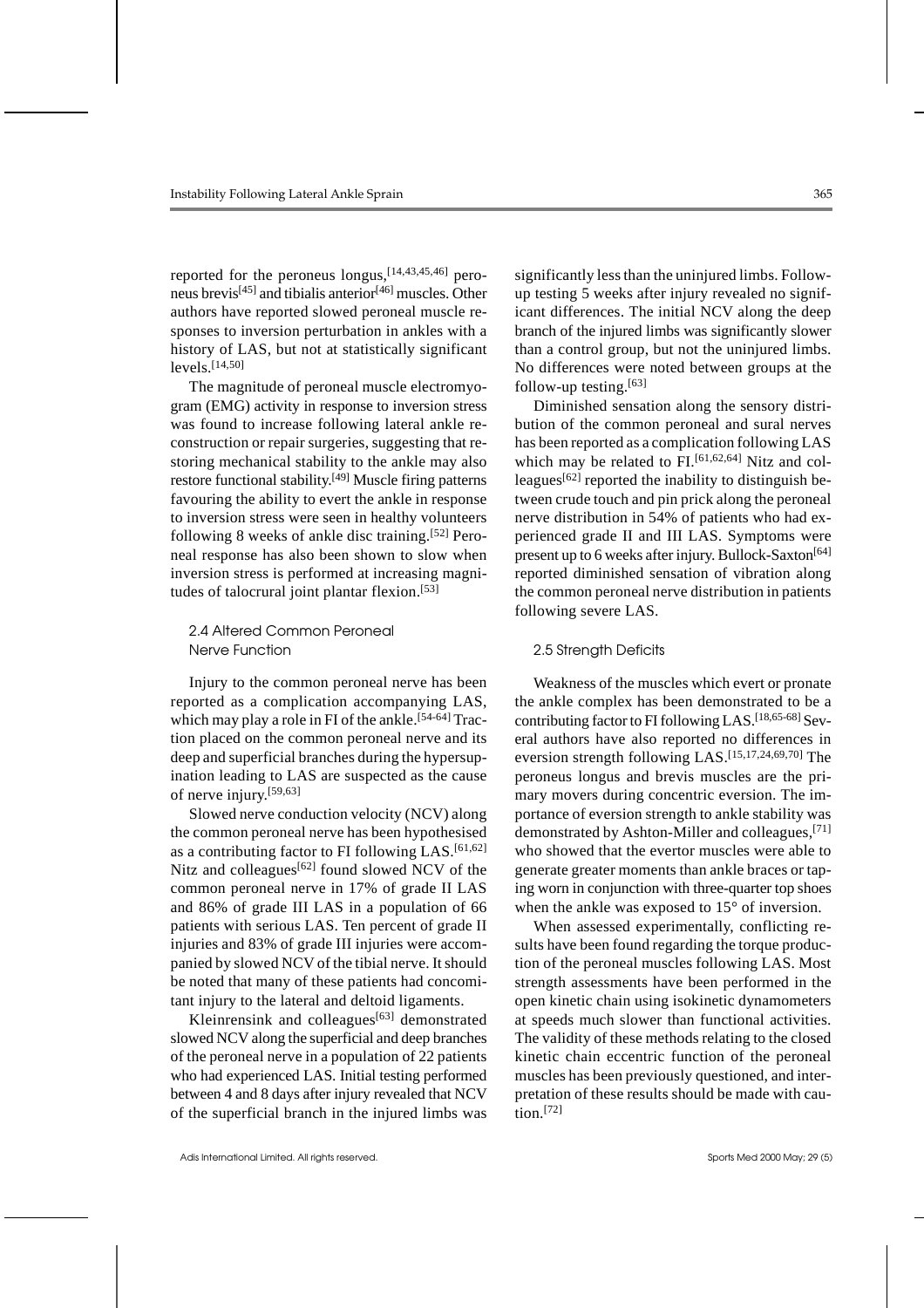Bosien and colleagues<sup>[65]</sup> first reported the high prevalence of peroneal weakness in individuals having residual disability following LAS. Using manual muscle testing to assess eversion strength, 66% of patients presenting with residual symptoms over 2 years following LAS were found to have peroneal weakness.[65] Weakness in concentric pronation among the injured ankles of 15 patients with FI was demonstrated at 30 and 120° per second using an isokinetic dynamometer.[66]

Wilkerson and colleagues<sup>[68]</sup> demonstrated peak torque deficits ranging from 5 to 18% between the ankles of patients with unilateral LAS. Ankle eversion strength was found to be significantly less in both ankles of 25 individuals who had experienced unilateral LAS when compared with those of healthy control individuals.[67] Decreased eccentric eversion moments were found in the initial 6 weeks following injury in 44 patients with acute  $LAS$ <sup>[18]</sup>

Conversely, Lentell and colleagues[24] found no significant differences in the strength of injured and uninjured ankles in 33 patients with a history of LAS. The patients were assessed for eversion strength isometrically and concentrically at 30° per second on an isokinetic dynamometer. No differences were found between the injured and uninjured ankles of 42 recreational athletes with unilateral FI when concentric eversion strength was measured at 30, 90, 150 and 210° per second.[15] Ryan[70] found no significant differences in concentric eversion torque at 30° per second between previously injured and uninjured ankles. No significant differences in eccentric eversion torque at 90° per second were found between 9 individuals with history of LAS and 9 healthy controls individuals.<sup>[17]</sup> Likewise, no significant differences in peroneal EMG activity were found during ankle disk exercises in volunteers with and without history of chronic LAS.<sup>[69]</sup> No predictive value of eversion weakness to LAS was observed in a study utilising collegiate basketball players with no history of LAS.[42]

Inversion strength deficits following LAS have been demonstrated by several authors.<sup>[68,70]</sup> Ryan<sup>[70]</sup> found significant invertor weakness in individuals with unilateral FI. Wilkerson and colleagues<sup>[68]</sup> demonstrated greater inversion deficits than eversion deficits in the concentric isokinetic testing of 30 individuals with a history of unilateral LAS. The authors suggested that reflexive inhibition of the muscles which can produce the motion which caused the initial injury may result following joint injury. The importance of the agonist/antagonist cocontraction in the maintenance of dynamic joint is not entirely understood.[68]

Higher eversion to inversion torque ratio measured concentrically at 60° per second was found to be a predictor of LAS in a prospective study of risk factors to LAS utilising 145 collegiate athletes.[73] This finding suggests that weaker invertors may predispose athletes to LAS. Studies showing no differences in inversion strength following LAS have also been reported.<sup>[17,24]</sup>

#### 2.6 Decreased Dorsiflexion Range of Motion

Diminished dorsiflexion following LAS is thought to contribute to FI following LAS. Inflexibility of the triceps surae prevents the ankle from reaching full dorsiflexion and as a result the ankle is held in a more plantar flexed position throughout the gait cycle. The talocrural joint is in its closed pack position in full dorsiflexion, thus the talus is able to invert and internally rotate more when it is not in full dorsiflexion at heel strike. This excess motion may predispose individuals with diminished dorsiflexion to recurrent LAS.

A population of professional basketball players with a history of multiple episodes of bilateral LAS was found to have a mean of 3.6° of passive dorsiflexion, while healthy control individuals exhibited  $17.9^{\circ}$  of dorsiflexion.<sup>[28]</sup> Collegiate dance students with history of lower extremity injuries, including LAS, were shown to have significantly less dorsiflexion range of motion than their previously uninjured counterparts.<sup>[73]</sup> Wilson and colleagues<sup>[74]</sup> noted an overall loss of sagittal plane movement 3 and 10 days following LAS in 13 college athletes, although they did not distinguish between losses of plantar flexion or dorsiflexion. While limited dorsiflexion range of motion has been shown to be pres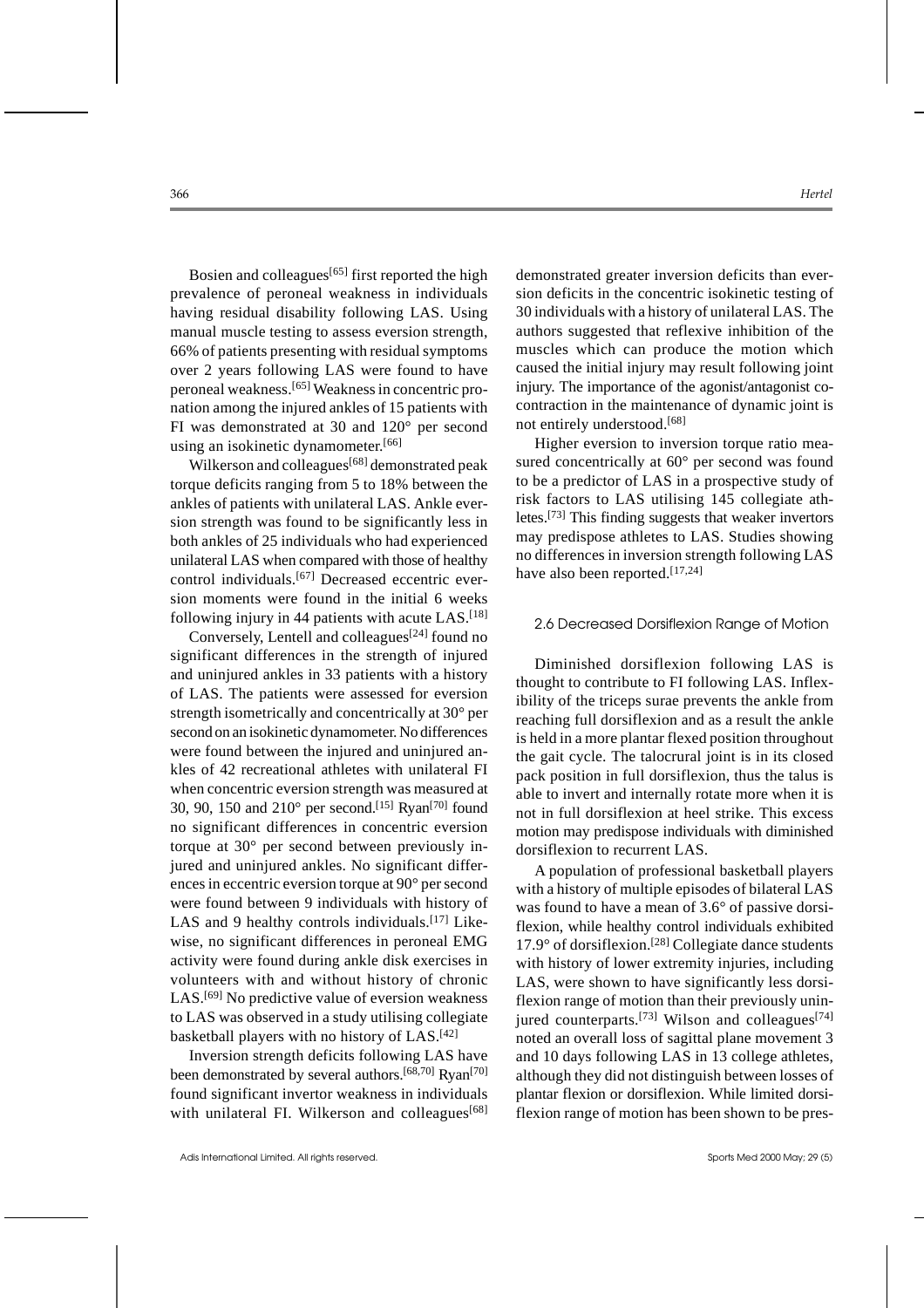ent following LAS, it has not been shown to be a predictor of LAS in previously uninjured athletes.<sup>[42,75]</sup>

#### 2.7 Sinus Tarsi Syndrome

Residual symptoms of pain and inflammation in the area of the sinus tarsi may indicate the presence of sinus tarsi syndrome. Sinus tarsi syndrome has been described as a distinct clinical entity that involves synovitis of the lateral aspect of the posterior subtalar joint following LAS in which the patient senses instability of the ankle.[76,77] Sinus tarsi syndrome can also develop as a sequelae to inflammatory diseases such as gout or rheumatoid arthritis.<sup>[78]</sup> O'Conner<sup>[79]</sup> hypothesised that sinus tarsi syndrome resulted in some cases following LAS because of scarring of the synovium and ligamentous tissue on the floor of the sinus tarsi. Patients present with pain and point tenderness in the sinus tarsi and often complain of FI of the involved ankle. Treatment usually consists of injection of anaesthetic and anti-inflammatory medications directly into the sinus tarsi, in conjunction with rehabilitation. Treatment with a foot orthotic has also been demonstrated to be effective in the treatment of sinus tarsi syndrome following a thorough biomechanical evaluation.[80] If conservative treatment fails, surgical excision of hypertrophied synovial tissue has been shown to be very successful.<sup>[76-79]</sup>

#### 2.8 Anterolateral Impingement Syndrome

Hypertrophic synovitis can also occur to the talocrural joint capsule and cause residual symptoms following LAS. The most common site of this is in the anterolateral aspect of the talocrural joint capsule, where scar tissue may become impinged between the talus and fibula resulting in bouts of pain and FI. Several accounts of successful surgical intervention for anterolateral impingement syndrome have been reported.<sup>[81-85]</sup> Early and consistent treatment of LAS with focal compression and cryotherapy around the lateral malleolus has been hypothesised to reduce synovitis following LAS.[19,86]

#### 2.9 Miscellaneous Causes

Several other causes have been reported in association with FI following apparent LAS. These include split lesions of the peroneus brevis tendon,<sup>[87]</sup> osteoid osteoma of the cuboid bone,[88] fibular osteochondroma,[89] sural nerve entrapment,[90] false aneurysm of the peroneal artery,[91] superior peroneal retinacular laxity[92] and osteochondral lesions of the tibial plafond.[93] While these conditions are rare, they should be considered in cases of FI which do not respond to conservative care.

#### **3. Clinical Applications**

#### 3.1 Assessment

The clinician must examine for evidence of FI when evaluating the athlete presenting with an acute or chronic history of LAS. Assessment of balance, joint position sense, reflex responses, cutaneous sensation, strength and range of motion should be integrated into the injury evaluation. Establishing baseline data of such measures can aid in assessment of the gains in restoration of neuromuscular control and functional stability made during rehabilitation.[94]

Assessing balance in single leg stance may be performed either subjectively with the modified Rhomberg test or objectively with a force platform.[34] Joint position sense may be assessed actively or passively and may be performed using an isokinetic dynamometer or a handheld goniometer. Active repositioning tasks require more input for tenomuscular receptors, while passive repositioning tasks isolate joint mechanoreceptors more. [11] Reflex responses of the peroneal muscles to inversion perturbations may be collected using EMG equipment, but caution must be exhibited in testing individuals with acute injuries because the sudden perturbation may compromise healing tissues.<sup>[18]</sup>

Cutaneous sensation may be assessed using discrimination testing with sharp and dull objects over the sensory distributions of the deep peroneal, superficial peroneal and sural nerves. Strength of the muscles acting on the ankle complex may be assessed using manual muscle testing or using an in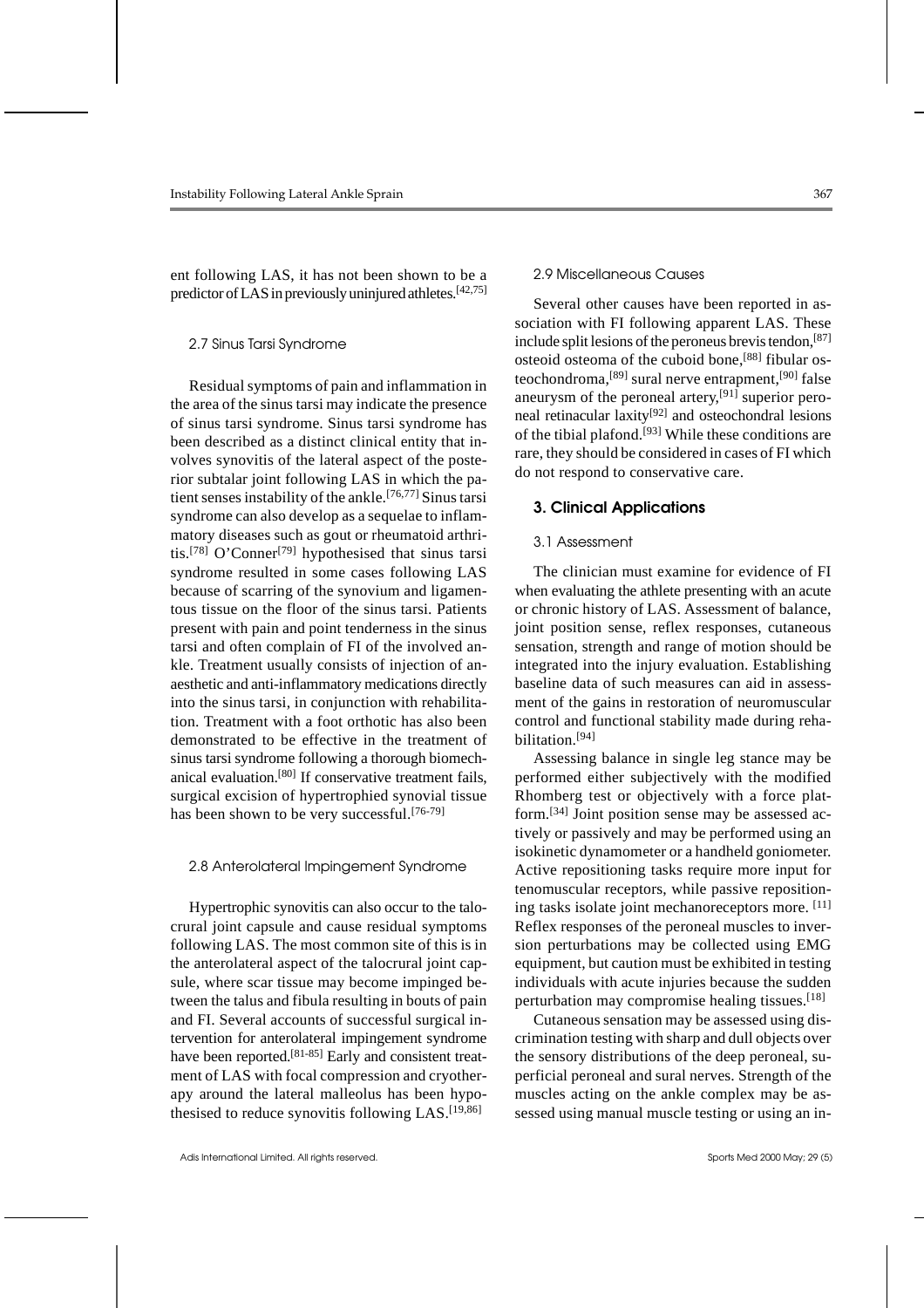strumented dynamometer. Range of motion testing should be performed in both the open and closed kinetic chains and recording may be made with a manual or electronic goniometer. Performance of functional strength tests such as single leg hops or agility courses may also be useful assessment modalities of the functional stability of the injured ankle.[95]

#### 3.2 Rehabilitation

Correcting discrepancies between the injured and uninjured limbs in deficient measures of functional stability should be primary goals in the rehabilitation of LAS. Conservative treatment of LAS normally consists of initial cryotherapy and compression, followed by early mobilisation. Rehabilitation emphasising restoration of range of motion, strength, balance and normal gait patterns is standard care. An emphasis on weight bearing exercise is often utilised to promote functional exercise in the closed kinetic chain.[96] Rehabilitation in an attempt to improve neuromuscular control of the injured ankle should address the restoration of the control of volitional contractions of the muscles acting on the ankle, normal reflex responses and normal pattern generated movements of the lower extremity.[94]

Common exercises emphasising neuromuscular control include modified Rhomberg exercises, tband kicks[97] and balance board exercises. Balance training has been shown to decrease postural control[22,29,32,35,37,98,99] and EMG[52] deficits following LAS. Wester and colleagues[98] demonstrated that injured patients undergoing a 12-week balance and proprioceptive training protocol were more than twice as likely to not experience a recurrent LAS than those who did not perform this training programme following an initial LAS.

The employment of rearfoot orthotics in the treatment of LAS has been previously reported.<sup>[25,31]</sup> The use of molded foot orthotics has been shown to be advantageous in the treatment of LAS, although the mechanisms by which this works has not been clearly defined.<sup>[25,31]</sup> Orteza and colleagues<sup>[25]</sup> found molded neutral orthotics improved balance and led to decreased ankle pain while jogging in patients with acute LAS. Guskiewicz and Perrin<sup>[31]</sup> found that orthotics reduced the magnitude of postural sway in various balance tasks in patients with acute ankle sprains. The authors theorised that stabilisation of the subtalar joint by the orthotics added stability to the talocrural joint. It should be noted that no specific posting of the orthotics was performed in either of these studies.[25,31]

Clanton<sup>[100]</sup> has anecdotally suggested that a laterally posted heel wedge be used in the conservative treatment of lateral subtalar instability. Stabilisation of the subtalar joint with orthotics may allow the injured individual to return to the ankle strategy of balance maintenance and may be the mechanism by which orthotics help to improve balance following LAS. Research is needed to validate this hypothesis.

The use of prophylactic ankle taping and bracing has been used extensively in an attempt to prevent LAS. Research has demonstrated that bracing is effective in the prevention of recurrent LAS, but not in preventing initial LAS.[101-103] It is unknown if the prophylactic effect of ankle braces in preventing recurrent LAS is due to the restoration of mechanical stability or the reduction of proprioceptive deficits through stimulation of cutaneous receptors, or both.

The effects of ankle taping and bracing on postural control have been reported by several authors.<sup>[23,35,37,104,105]</sup> Tropp and colleagues<sup>[35]</sup> found no differences in postural sway between taped and untaped ankles. Friden and colleagues<sup>[23]</sup> found diminished frontal plane postural sway with brace application in ankles with FI compared to the unbraced condition. Bennell and Goldie<sup>[104]</sup> found both taping and bracing to have detrimental effects on balance among 24 healthy individuals. Individuals with MI were shown to use the ankle strategy more than the hip strategy of balancing while wearing an ankle brace compared with not wearing a brace.<sup>[37]</sup> Kinzey and colleagues<sup>[105]</sup> found altered COP measurements but no changes in postural sway among 3 different braces in a study of 24 healthy volunteers. There is a need for research to examine the effects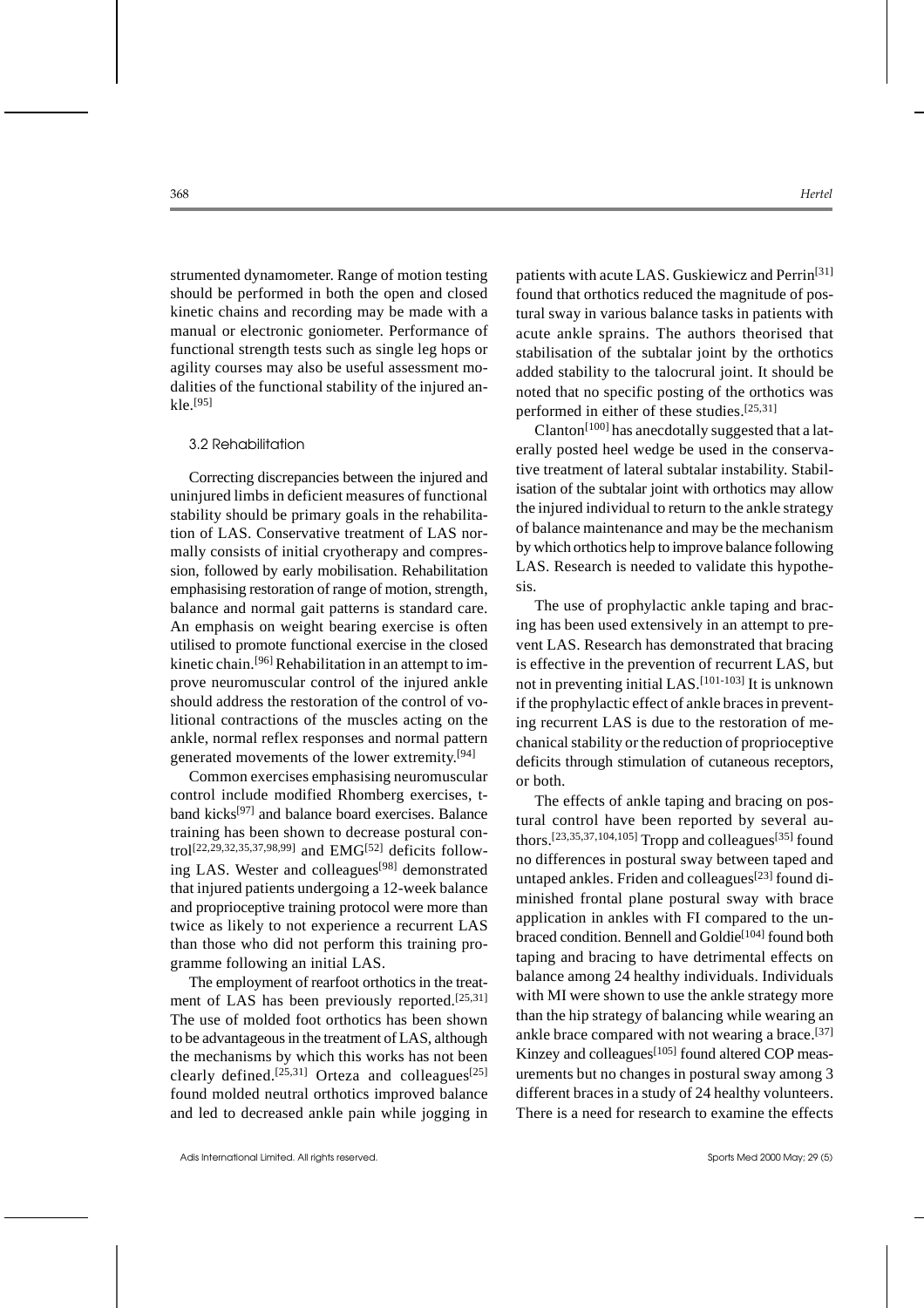of taping and bracing on balance in an injured population.

#### 3.3 Surgery

The effects of surgical stabilisation of unstable ankles on measures of functional stability have not been extensively examined. Larsen and Lund<sup>[49]</sup> reported increased magnitude of peroneal EMG activity following surgical stabilisation of unstable ankles. Improved proprioception and neuromuscular control following surgical repair of the knee and glenohumeral joints have been previously reported.<sup>[106-108]</sup> It is unknown whether functional impairments would dissipate following surgical repair of MI of the talocrural and/or subtalar joints.

#### **4. Conclusion**

Functional instability must be considered as a viable cause of residual instability following LAS. FI may exist both in the presence and absence of MI. Clinicians must examine injured athletes for the presence of neuromuscular deficits which may be causing FI. Treatment and rehabilitation goals must be set and achieved to restore and maintain neuromuscular control following LAS. Continued scientific and clinical investigation is needed to aid in the prevention of recurrent LAS due to FI.

#### **References**

- 1. Smith RW, Reischl SF. Treatment of ankle sprains in young athletes. Am J Sports Med 1986; 14: 465-71
- 2. Yeung MS, Chan K, So CH, et al. An epidemiological survey on ankle sprain. Br J Sports Med 1994; 28: 112-6
- 3. Freeman MAR. Instability of the foot after injuries to the lateral ligament of the ankle. J Bone Joint Surg Br 1965; 47: 678-85
- 4. Freeman MAR, Dean MRE, Hanham IWF. The etiology and prevention of functional instability of the foot. J Bone Joint Surg Br 1965; 47: 669-77
- 5. Lephart SM, Pincivero DM, Rozzi SL. Proprioception of the ankle and knee. Sports Med 1998; 25: 149-55
- 6. Garrick JG, Requa RK. The epidemiology of foot and ankle injuries in sports. Clin Sports Med 1988; 7: 29-36
- 7. Viladot A, Lorenzo JC, Salazar J, et al. The subtalar joint: embryology and morphology. Foot Ankle 1984; 5: 54-66
- 8. Michelson JD, Hutchins C. Mechanoreceptors in human ankle ligaments. J Bone Joint Surg Br 1995; 77: 219-24
- 9. Takebayashi T, Yamashita T, Minaki Y, et al. Mechanosensitive afferent units in the lateral ligament of the ankle. J Bone Joint Surg Br 1997; 79: 490-3
- 10. Norkin CC, Levangie PK. Joint structure and function: a comprehensive analysis. Philadelphia (PA): FA Davis, 1992
- 11. Lephart SM, Pincivero DM, Giroldo JL, et al. The role of proprioception in the management and rehabilitation of athletic injuries. Am J Sports Med 1997; 25: 130-7
- 12. Tropp H, Odenrick P, Gillquist J. Stabilometry recordings in functional and mechanical instability of the ankle joint. Int J Sports Med 1985; 6: 180-2
- 13. De Simoni C, Wetz HH, Zanetti M, et al. Clinical examination and magnetic resonance imaging in the assessment of ankle sprains treated with an orthosis. Foot Ankle Int 1996; 17: 177-82
- 14. Karlsson J, Andreasson GO. The effect of external ankle support in chronic lateral ankle joint instability: an electromyographic study. Am J Sports Med 1992; 20: 257-61
- 15. Lentell G, Baas B, Lopez D, et al. The contributions of proprioceptive deficits, muscle function, and anatomic laxity to functional instability of the ankle. J Orthop Sports Phys Ther 1995; 21: 206-15
- 16. Isakov E, Mizrahi J. Is balance impaired by recurrent sprained ankle? Br J Sports Med 1997; 31: 65-7
- 17. Bernier JN, Perrin DH, Rijke A. Effect of unilateral functional instability of the ankle on postural sway and inversion and eversion strength. J Athletic Training 1997; 32: 226-32
- 18. Konradsen L, Olesen S, Hansen HM. Ankle sensorimotor control and eversion strength after acute ankle inversion injuries. Am J Sports Med 1998; 26: 72-7
- 19. Wilkerson GB, Nitz AJ. Dynamic ankle stability: mechanical and neuromuscular interrelationships. J Sport Rehabil 1994; 3: 43-57
- 20. Tropp H, Odenrick P. Postural control in single-limb stance. J Orthop Res 1988; 6: 833-9
- 21. Garn SN, Newton RA. Kinesthetic awareness in subjects with multiple ankle sprains. Phys Ther 1988; 68: 1667-71
- 22. Gauffin H, Tropp H, Odenrick P. Effect of ankle disk training on postural control in patients with functional instability of the ankle joint. Int J Sports Med 1988; 9: 141-4
- 23. Friden T, Zatterstrom R, Lindstrand A, et al. A stabilometric technique for evaluation of lower limb instabilities. Am J Sports Med 1989; 17: 118-22
- 24. Lentell GL, Katzmann LL, Walters MR. The relationship between muscle function and ankle instability. J Orthop Sports Phys Ther 1990; 11: 605-11
- 25. Orteza LC, Vogelbach WD, Denegar CR. The effect of molded orthotics on balance and pain while jogging following inversion ankle sprain. J Athletic Training 1992; 27: 80-4
- 26. Cornwall MW, Murrell PM. Postural sway following inversion sprain of the ankle. J Am Podiatric Med Assoc 1991; 81: 243-7
- 27. Golomer E, Dupui P, Bessou P. Spectral frequency analysis of dynamic balance in healthy and injured athletes. Arch Int Physiol Biomech Biophys 1994; 102: 225-9
- 28. Leanderson J, Wykman A, Eriksson E. Ankle sprain and postural sway in basketball players. Knee Surg Sports Traumatol Arthrosc 1993; 1: 203-5
- 29. Goldie PA, Evans OM, Bach TM. Postural control following inversion injuries of the ankle. Arch Phys Med Rehab 1994; 75: 969-75
- 30. Forkin DM, Koczur C, Battle R, et al. Evaluation of kinesthetic deficits indicative of balance control in gymnasts with unilateral chronic ankle sprains. J Orthop Sports Phys Ther 1996; 23: 245-50
- 31. Guskiewicz KM, Perrin DH. Effect of orthotics on postural sway following inversion ankle sprain. J Orthop Sports Phys Ther 1996; 23: 326-31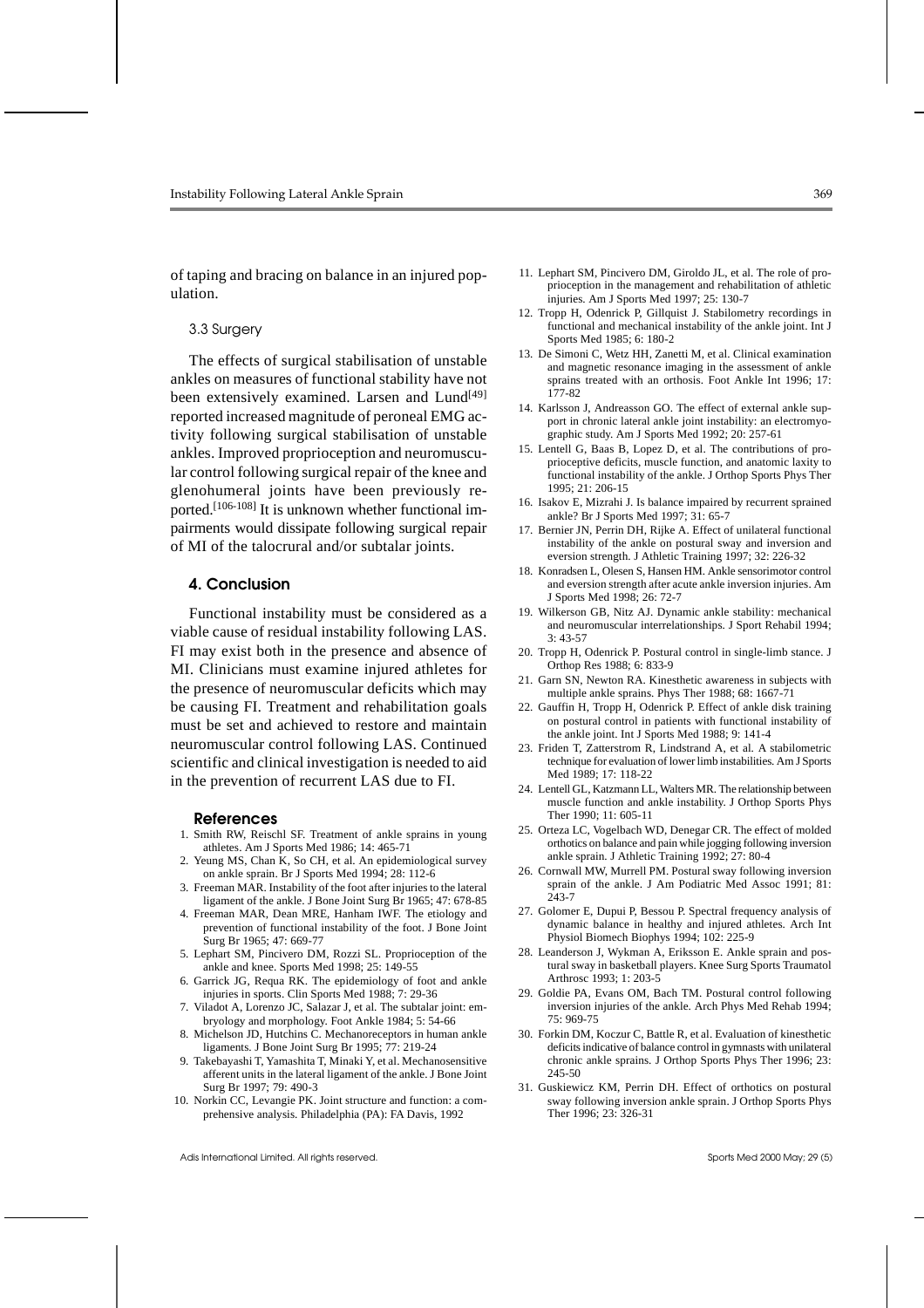- 32. Leanderson J, Eriksson E, Nilsson C. Proprioception in classical ballet dancers: a prospective study of the influence of an ankle sprain on proprioception in the ankle joint. Am J Sports Med 1996; 24: 370-4
- 33. Perrin PP, Bene MC, Perrin CA, et al. Ankle trauma significantly impairs postural control: a study in basketball players and controls. Int J Sports Med 1997; 18: 387-92
- 34. Guskiewicz KM, Perrin DH. Research and clinical applications of assessing balance. J Sport Rehabil 1996; 5: 45-63
- 35. Tropp H, Eckstrand J, Gillquist J. Factors affecting stabiliometry recordings of single limb stance. Am J Sports Med 1984; 12: 185-8
- 36. Tropp H, Eckstrand J, Gillquist J. Stabilometry in functional instability of the ankle and its value in predicting injury. Med Sci Sports Exer 1984; 16: 64-6
- 37. Pinstaar A, Brynhildsen J, Tropp H. Postural corrections after standardized perturbations of single leg stance: effect of training and orthotic devices in patients with ankle instability. Br J Sports Med 1996; 30: 151-5
- 38. DeCarlo MS, Talbot RW. Evaluation of ankle proprioception following injection of the anterior talofibular ligament. J Orthop Sports Phys Ther 1986; 8: 70-6
- 39. Hertel JN, Guskiewicz KM, Kahler DM, et al. Effect of lateral ankle joint anesthesia on center of balance, postural sway, and joint position sense. J Sport Rehabil 1996; 5: 111-9
- 40. Glencross D, Thornton E. Position sense following joint injury. J Sports Med Phys Fitness 1981; 21: 23-7
- 41. Gross MT. Effects of recurrent lateral ankle sprains on active and passive judgement of joint position. Phys Ther 1987; 67: 1505-9
- 42. Payne KA, Berg K, Latin RW. Ankle injuries and ankle strength, flexibility, and proprioception in college basketball players. J Athletic Training 1997; 32: 221-5
- 43. Brunt RL, Anderson JC, Huntsman B, et al. Postural responses to lateral perturbation in healthy subjects and ankle sprain patients. Med Sci Sports Exer 1992; 24: 171-6
- 44. Konradsen L, Voight M, Hojsgaard C. Ankle inversion injuries: the role of the dynamic defense mechanism. Am J Sports Med 1997; 25: 54-8
- 45. Konradsen L, Ravn JB. Ankle instability caused by prolonged peroneal reaction time. Acta Orthop Scand 1990; 61: 388-90
- 46. Lofvenberg R, Karrholm J, Sundelin G, et al. Prolonged reaction time in patients with chronic lateral instability of the ankle. Am J Sports Med 1995; 23: 414-7
- 47. Nawoczenski DA, Cook TM, Saltzman CL. The effect of foot orthotics on three-dimensional kinematics of the leg and rearfoot during running. J Orthop Sports Phys Ther 1995; 21: 317-27
- 48. Isakov E, Mizrahi J, Solzi P, et al. Response of the peroneal muscles to sudden inversion stress during standing. Int J Sport Biomech 1986; 2: 100-6
- 49. Larsen E, Lund PM. Peroneal muscle function in chronically unstable ankles: a prospective preoperative and postoperative electromyographic study. Clin Orthop 1991; 272: 219-26
- 50. Johnson MB, Johnson CL. Electromyographic response of peroneal muscles in surgical and nonsurgical injured ankles during sudden inversion. J Orthop Sports Phys Ther 1993; 18: 497-501
- 51. Ebig M, Lephart SM, Burdett RG, et al. The effect of sudden inversion stress on EMG activity of the peroneal and tibialis anterior muscles in the chronically unstable ankle. J Orthop Sports Phys Ther 1997; 26: 73-7
- 52. Sheth P, Yu B, Laskowski ER, et al. Ankle disk training influences reaction times of selected muscles in a simulated ankle sprain. Am J Sports Med 1997; 25: 538-43
- 53. Lynch SA, Eklund U, Gottlieb D, et al. Electromyographic latency changes in the ankle musculature during inversion. Am J Sports Med 1996; 24: 362-9
- 54. Hyslop GH. Injuries to the deep and superficial peroneal nerves complicating ankle sprain. Am J Surg 1951; 51: 436-8
- 55. MacIver DA, Letts RM. Paralysis of the peroneal nerve in association with a plantar flexion inversion injury of the ankle. Med Serv J Can 1966; 22: 285-7
- 56. Nobel W. Peroneal palsy due to haematoma in the common peroneal nerve sheath after distal torsional fractures and inversion ankle sprains. J Bone Joint Surg Am 1966; 48: 1484-95
- 57. Sidey JD. Weak ankles: a study of common peroneal nerve entrapment neuropathy. BMJ 1969; 3: 623-9
- 58. Meals RA. Peroneal nerve palsy complicating ankle sprain: report of two cases and review of the literature. J Bone Joint Surg Am 1977; 59: 966-8
- 59. Streib EW. Traction injury of the peroneal nerve caused by minor athletic trauma: electromyographic studies. Arch Neurol 1983; 40: 62-3
- 60. Connolly TJ, Fitzgibbons TC, Weber LE. Injury to the peroneal nerve after ankle sprain: a case report. Nebr Med J 1990; 75: 6-7
- 61. Stoff MD, Greene AF. Common peroneal nerve palsy following inversion ankle injury: a report of 2 cases. Phys Ther 1982; 62: 1463-4
- 62. Nitz AJ, Dobner JJ, Kersey D. Nerve injury and grades II and III ankle sprains. Am J Sports Med 1985; 13: 177-82
- 63. Kleinrensink GJ, Stoeckart R, Meulstee J, et al. Lowered motor conduction velocity of the peroneal nerve after inversion trauma. Med Sci Sports Exer 1994; 26: 877-83
- 64. Bullock-Saxton JE. Local sensation changes and altered hip muscle function following severe ankle sprain. Phys Ther 1994; 74: 23-34
- 65. Bosien WR, Staples OS, Russell SW. Residual disability following acute ankle sprains. J Bone Joint Surg Am 1955; 37: 1237-43
- 66. Tropp H. Pronator weakness in functional instability of the ankle joint. Int J Sports Med 1986; 7: 291-4
- 67. Bush KW. Predicting ankle sprain. J Manual Manipulative Ther 1996; 4: 54-8
- 68. Wilkerson GB, Pinerola JJ, Caturano RW. Invertor vs. evertor peak torque and power deficiencies associated with lateral ankle ligament injury. J Orthop Sports Phys Ther 1997; 26: 78-86
- 69. Soderberg GL, Cook TM, Rider SC, et al. Electromyographic activity of selected leg musculature in subjects with normal and chronically sprained ankles performing on a BAPS board. Phys Ther 1991; 72: 514-22
- 70. Ryan L. Mechanical stability, muscle strength, and proprioception in the functionally unstable ankle. Aust J Physiother 1994; 40: 41-7
- 71. Ashton-Miller JA, Ottaviani RA, Hutchinson C, et al. What best protects the inverted weightbearing ankle against further inversion? Evertor muscle strength compares favorably with shoe height, athletic tape, and three orthoses. Am J Sports Med 1996; 24: 800-9
- 72. Kaminski TW, Perrin DH, Mattacola CG, et al. The reliability and validity of ankle inversion and eversion torque measurements from the Kin Com II isokinetic dynamometer. J Sport Rehabil 1995; 4: 210-8
- 73. Wiesler ER, Hunter DM, Martin DF, et al. Ankle flexibility and injury patterns in dancers. Am J Sports Med 1996; 24: 754-7
- 74. Wilson RW, Gieck JH, Gansneder BM, et al. Reliability and responsiveness of disablement measures following acute ankle